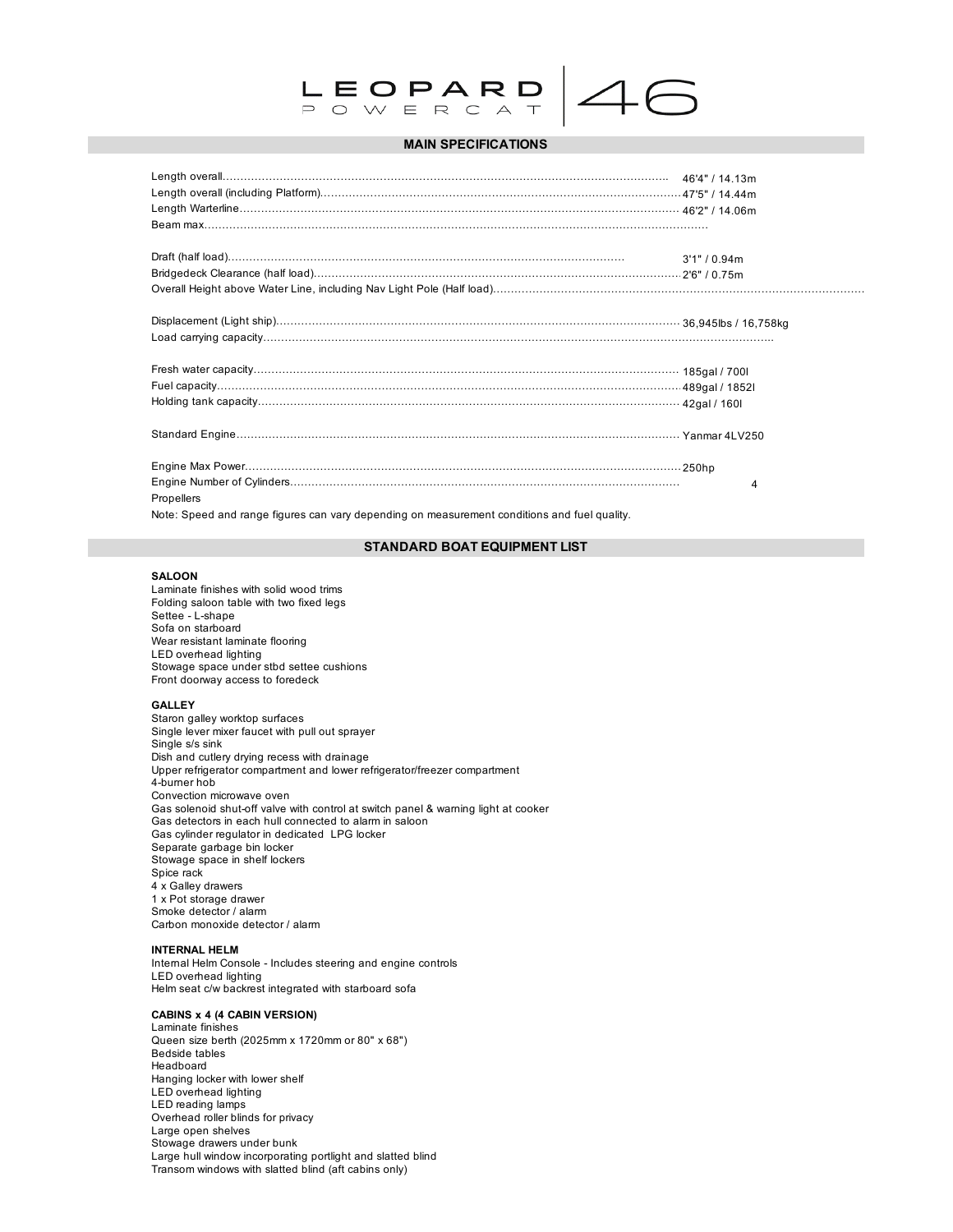Carbon monoxide detector / alarm

#### **OWNER CABIN (3 CABIN VERSION)**

Laminate finishes Queen size berth (2025mm x 1720mm or 80" x 68") Bedside tables Headboard Large double door wardrobe Vanity table/desk with drawers under Sliding entrance door with lock LED reading lamps Carbon monoxide detector / alarm Large hull window incorporating portlight and slatted blind Transom windows with slatted blind

#### **HEADS COMPARTMENTS x 4 (4 CABIN VERSION)**

Washbasin with basin mixer and Staron top Vanity locker with mirror Towel rail Shower area c/w lever mixer and adjustable shower rose Shower sump with automatic drainage LED Overhead lighting Overhead roller blinds for privacy Hull window with slatted blind Electric Toilets - salt water flush

#### **OWNER CABIN HEADS (3 CABIN VERSION)**

Sound deadening panels in engine room 2 x Engine room ventilation fans and ducting 2 x Yanmar 250HP diesel engines 2 x Propellers - 4-blade fixed 2 x Fuel deck fillers

Double washbasin with basin mixers and Staron top Mirror Towel rail Separate shower compartment with acrylic enclosure c/w lever mixer and adjustable shower rose Shower sump with automatic drainage LED Overhead lighting Hull window with slatted blind Electric Toilets - salt and water flush

#### **ENGINE & CONTROLS** Double lever throttle / gearshift control

2 x Fuel filter / water separators

2 x Fuel tanks 489USgal / 1852Ltr total capacity 2 x Exhaust skin fittings (s/s) 2 x Exhaust water locks 2 x Cooling water inlet strainers 2 x Exhaust cooling water temperature sensors with audible alarms at helm 2 x Moisture eliminating grilles **DECK FITTINGS** Guard railing (s/s) 2 x Pushpits (s/s) 2 x Pulpit seats (port & stbd) 2000w vertical windlass 10mm gypsy c/w hand held remote Anchor bow roller fitting for primary anchor Anchor bow roller fitting for secondary anchor Anchor chain stopper 1 x Chain locker 1 x Anchor/windlass locker 2 x Foredeck lockers Gas cylinder locker Sliding companionway door Hardtop over aft cockpit U-shaped settee in aft cockpit with cushions and bolster Table in aft cockpit 2 x Stainless Steel Directors chairs Swimming ladder Acrylic smoke grey tinted windows Hatches: 2 x Size 60 Flush Hatch over cabins Portlights: 8 x Size 1 in hull side Foredeck lounging area c/w watertight saloon access door and 2 x fwd facing sun loungers 4 x Drinks holders in forward cockpit 2 x Coachroof handrails (s/s) 2 x Aft hardtop grab handles (s/s) 1 x 300mm mooring cleat in anchor locker 10 x 300mm s/s mooring cleats

#### **FLYBRIDGE**

Helm station console - Includes steering and enigne controls Staircase from aft cockpit to flybridge with LED courtesy lighting